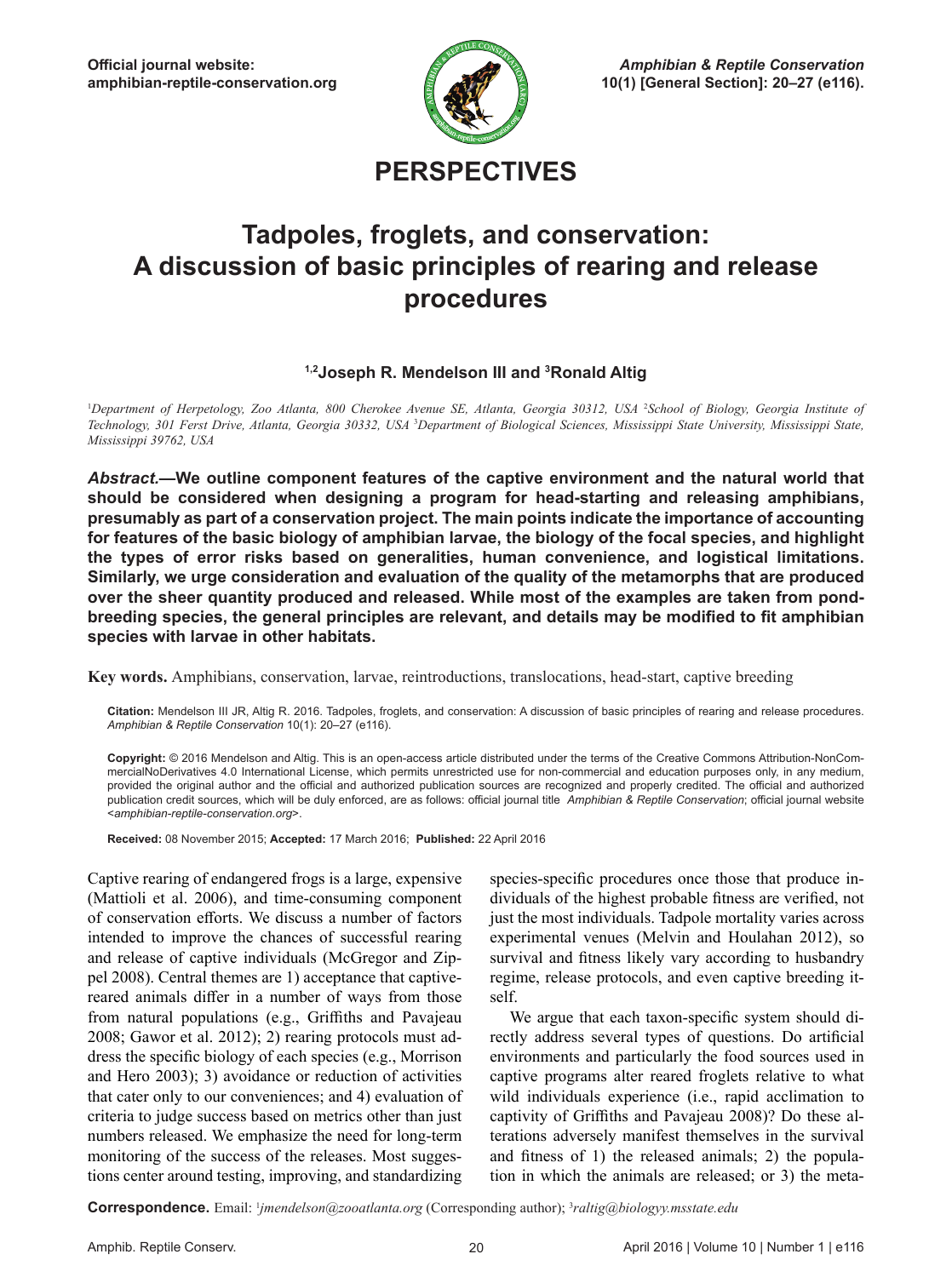populations with which they interact? The real question is: do the introductions contribute in a beneficial way to conservation, or is there the appearance of conservation (through numbers) when actions actually degrade the fitness of the population (e.g., via artificial selection)? How do the morphological, immunological (Venesky et al. 2012), and hematological (Davis and Maerz 2011; Davis 2012) conditions of reared froglets compare to those of wild individuals? For example, Burns et al. (2009) found that the first-generation of captive-bred and reared guppies had smaller brains than wild individuals, and Fraser (2008) noted that re-introduced leopard frogs showed abnormal behaviors in the wild. It must be recognized that captive breeding, often with limited choices of mates and usually with small numbers of individuals, constrains or eliminates the possible beneficial effects of sexual selection (Williams and Hoffman 2009). Captive rearing of larvae from the wild may avoid problems related to sexual selection, but nonetheless impose selective pressures on the offspring. Because fisheries researchers have faced these problems for years, they have a good perspective based on the pitfalls of releasing captive-reared individuals into the wild. Studies from fisheries science have indicated that the quality or fitness of captive-reared individuals are not necessarily equivalent to those of wild individuals (e.g., Araki et al. 2007; Christie et al. 2012). Amphibian conservationists would be advised to review the references cited herein and create means of measuring and assessing the biological quality of wild and captive tadpoles.

Within these contexts, we recognize the limitations of funding, the expectations of administrators, and the expertise of personnel sometimes can work against the success of a given program. Stakeholders and participants in conservation programs may be pressured to, or evaluated on, the release of as many individuals as possible, as soon as possible, with minimal cost. These realities can lead to the implementation of inordinate or biologically inappropriate actions that may not increase the chance of the timely release of more viable individuals. For example, we have heard comments such as "*I do not understand. Some of them took off swimming across the pond and some of them got balled up in sand like they did not know what was going on*." In fact, reared individuals may not perform successfully at basic tasks like prey recognition or seeking refuge, but they can be given a chance to learn (i.e., pre-release training of Griffiths and Pavajeau 2008, or the "soft-release" concept as it is termed in some conservation programs). Other statements that we have overheard include "*That skinny tadpole likes to lie on its side*," "I *do not know why that tadpole swims in a spiral," "These tadpoles constantly swim up and down the wall of the aquarium*." All of these cases describe tadpoles that either are sick, stressed, or otherwise unsuitable for release, and examples of at least the first two cases should certainly be culled to improve the collective quality of the cohort (e.g., Nye and Cameron 2005).

We looked at two kinds of relevant information from the natural world to get a relative idea of what is faced in terms of the odds of survival in amphibian breeding. This perspective is crucial for evaluating captive programs, but seems to be poorly considered by practitioners. Some stakeholders we have observed seem to evaluate programmatic success by trying to maximize the number of metamorphic individuals that are released. Survival rates from egg to metamorphosis range from 0–20 % and are commonly 1–5 % (Wells 2007: table 14.5, fig 14.9). Survival from metamorphosis to first reproduction ranges from 6–26% (Herreid and Kinney 1966; Licht 1974). Greenberg and Tanner (2005) tracked the success of 23 breeding events of *Scaphiopus holbrookii* at eight sites in Florida over nine years; five of these events were considered successful by producing a minimum of 100 metamorphs likely derived from  $> 107$  eggs deposited on site. Semlitsch et al. (1996) reported only one reproductive event at one site that produced significant numbers of metamorphs of *S. holbrookii* over 16 years. High levels of mortality are typical of many amphibian reproduction efforts, and efforts of husbandry to avoid such mortality may not be desirable.

Survival and fitness are correlated with environmental conditions and diet. Dietary requirements of metamorphs may be easily underestimated. For example, a grand cohort of 7,000 (1,000 each of seven species) metamorphs can consume at least  $2.3 \times 10^6$  insects the size of *Drosophila* in the first post-metamorphic month (JRM and RA, unpubl. data). This number, about 2,250 g, will produce about 930 g of frog tissue (RA, unpubl. data). A frog needs about 20 cal/day/g body weight for maintenance at 20 °C (Mazur 1968). At 5796.6 cal/g dry weight of fly tissue (Cummins and Wuycheck 1971), one can calculate that a frog could consume about 2.2–4.2 times the calories needed for maintenance during the first postmetamorphic month. Also, it must be recognized that specific conditions at one point in the rearing process can influence the quality of an individual much later in ontogeny (e.g., Scott et al. 2007; Gervasi and Foufopoulos 2008; Gagliano and McCormick 2009; Uller et al. 2009; Van Allen et al. 2010) or perhaps more importantly, in subsequent generations (Frost et al. 2010). Because the behavioral, immunological, morphological, and physiological qualities of reared individuals seldom are measured or evaluated in amphibian programs, there is little idea if techniques (e.g., diet) are producing individuals of good quality. There are many factors that modify various qualities of metamorphs and postmetamorphs (e.g., Alford 1986; Blouin 1991, 1992; Gramapurohit et al. 2004; Relyea and Auld 2005, and many others). In light of these data, the percentage of individuals produced are likely quite a poor estimator of success after release, and success should not be equated with the introduction of the largest possible number of tadpoles or metamorphs into the wild.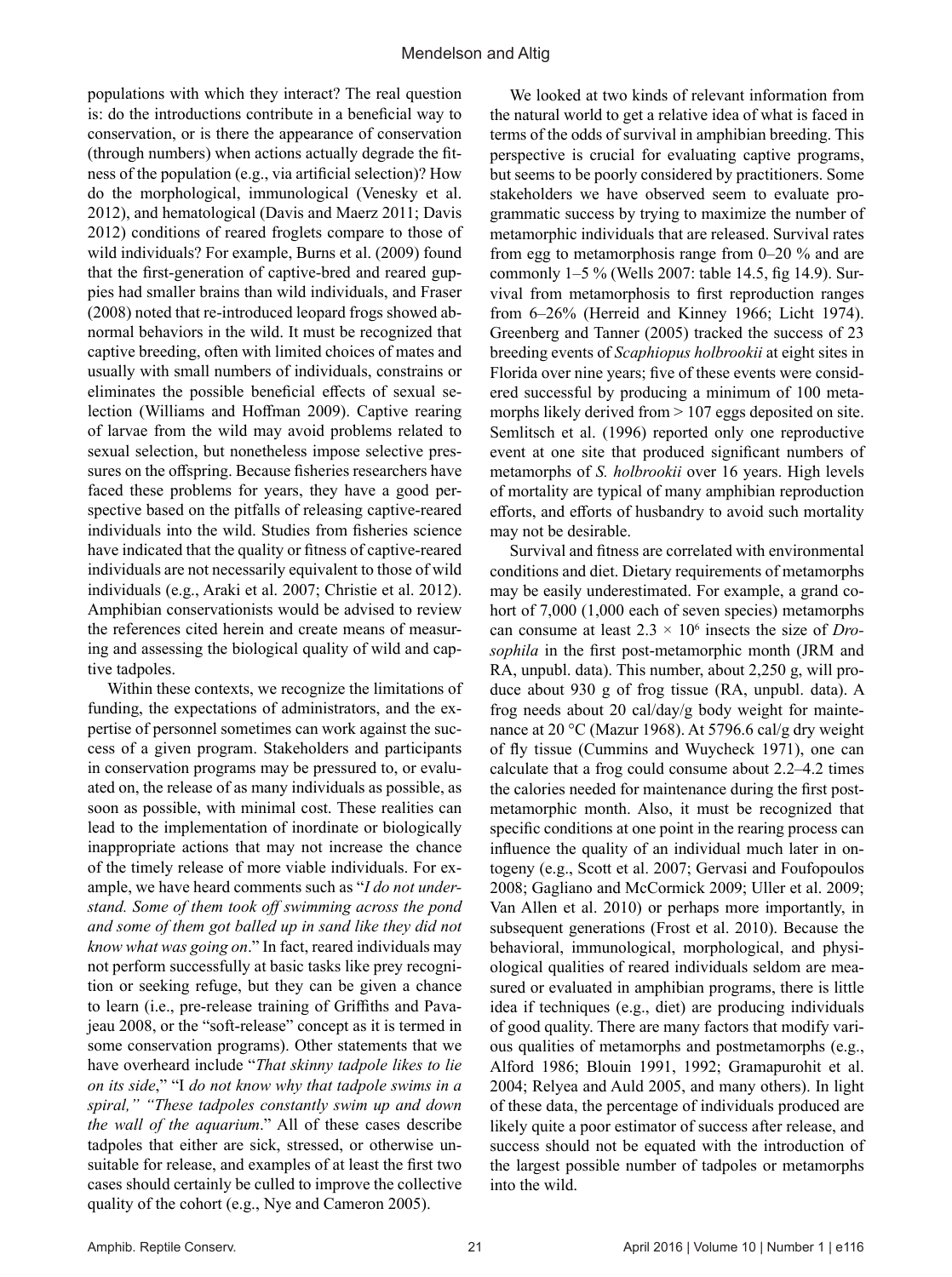## **The Natural World**

We emphasize that not all aquatic larvae are adapted to similar aquatic environments. For example, phytotelmata are very different environments than are streams or ponds. Yet, the default rearing vessel for amphibians in captive programs is a stock, straight-walled aquarium. Focusing on the natural pond, for this example, let us consider this is an environment with a large surface area per volume for gas exchange and waste dispersion, wind and temperature induce water movements, and populations of plants and animals dispense with metabolites. The sloping banks allow tadpoles to escape some predators and seek water of the desired temperatures during development, and those approaching metamorphosis can safely switch from gas exchange across the gills to the lungs. During their daily movements about the pond, tadpoles learn directions to proper areas involving temperature, food, and refuge. The default enclosure with vertical walls and uniform depth violates all of these natural conditions, and the larvae have no exposure to differing microclimates, a natural light cycle, or the myriad ecological conditions that wild individuals encounter. Careful consideration of the egg deposition sites chosen by breeding frogs, and post-hatching behaviors of tadpoles should inform all aspects of the rearing enclosure, its placement, and environment. We should consider whether it is even possible to raise high-quality frogs indoors, or tropical frogs in a typical Nearctic zoo?

With respect to the natural world, and returning to the idea of pre-release training (Griffiths and Pavajeau 2008), we suggest that survival after release would increase appreciably if the simple tenets of Y-axis orientation (Ferguson et al. 1965; Taylor and Ferguson 1969) were implemented. This type of orientation allows individuals to move about their habitat productively as they receive input visually or via the pineal complex (i.e., nonvisual, including the patterns of light polarization; Taylor and Adler 1970). An accurate sense of time is involved, and the biological clock must be reset each day by witnessing sunrise in order to stay synchronized with changes in day lengths. A fixed light-dark cycle in the laboratory does not entrain the animals in any way because there is no appropriate movement of the "sun" and no changes in day length. Naive tadpoles released without training may have a higher probability of being predated, and a released metamorph (i.e., small size with poor locomotor skills, large surface-volume ratio and thus rapid water loss, likely with small energy reserves, and no idea of the locations of proper refuges) that makes one wrong directional choice has a high probability of dying.

We advocate that the adoption of the research protocol of Taylor and Ferguson (1969) into the release procedures would surely improve the success of the project. All that is needed to follow our pond-breeding example is: construct a meshed, wire cage with a top and bottom (about  $100 \times 50 \times 30$  cm placed with its long axis about a third on land and two-thirds in the water, place tadpoles or metamorphs in the water and include moist cover for froglets, and wait for at least two days). Tadpoles and froglets of stream-breeding species (Preininger et al. 2012) obviously would also benefit from this procedure with some innovation of different meshed enclosures for stream species. The point is that, by experiencing even two sunrises, the animals will know the Y-axis, and when they are released, the animals can be expected to have a much better chance at survival because they are more likely to make the appropriate decisions.

## **The Culture World**

We comment on several related topics that we feel are important; in all cases, stage refers to Gosner's (1960) table. The various forms of egg clutches (Altig and Mc-Diarmid 2007) may be quite fragile, but individual eggs are much more robust than one would assume. Clutches can be pulled or cut apart without damaging the ova to improve the surface area/volume of the groups. In the case of pond breeding species, eggs should be placed in water not much deeper than the groups of eggs. Different protocols are advisable, of course, for species that breed in substantially different environments (e.g, streams or phytotelmata). The natural history of the species and the specific conditions under which its larvae develop must be considered and incorporated into the rearing protocols.

With respect to tadpoles, consider those of the Costa Rican Leaf Frog *Agalychnis lemur* that occur in very shallow, virtually non-moving swamps in nature; this must be considered when rearing this species in the lab. Many zoos and labs rely on stock aquaria, or similarly shaped tanks, that often are poor choices for rearing containers. They have a small surface area/volume, and this is a problem exacerbated by the tendency to put too many individuals in a given tank. If a caretaker laments the management of air stones and water changes, then the system is incorrect by definition. Information on management of water quality are reviewed in Poole and Grow (2012) and Pessier and Mendelson (2010). Tadpoles that swim up and down the glass are signaling that they are stressed by inappropriate temperatures, oxygen concentrations, or lack of naturalistic gradients of these crucial variables. Patterns of temperature variation can unpredictably influence developmental rate and morphology (Arrighi et al. 2013). Similarly, inappropriate quantities of food or refugia, waste buildup, or population density will also cause stress in tadpoles. As an example of our concept, consider a hypothetical pondbreeding species. Shallow pans are not recommended. They have a reasonable surface area/volume, but their total volume is small and thus water chemistry is quickly overwhelmed by food and feces, and catastrophic water loss to evaporation is easy to miss. A plastic wading pool or some similarly shaped, shallow enclosure is the best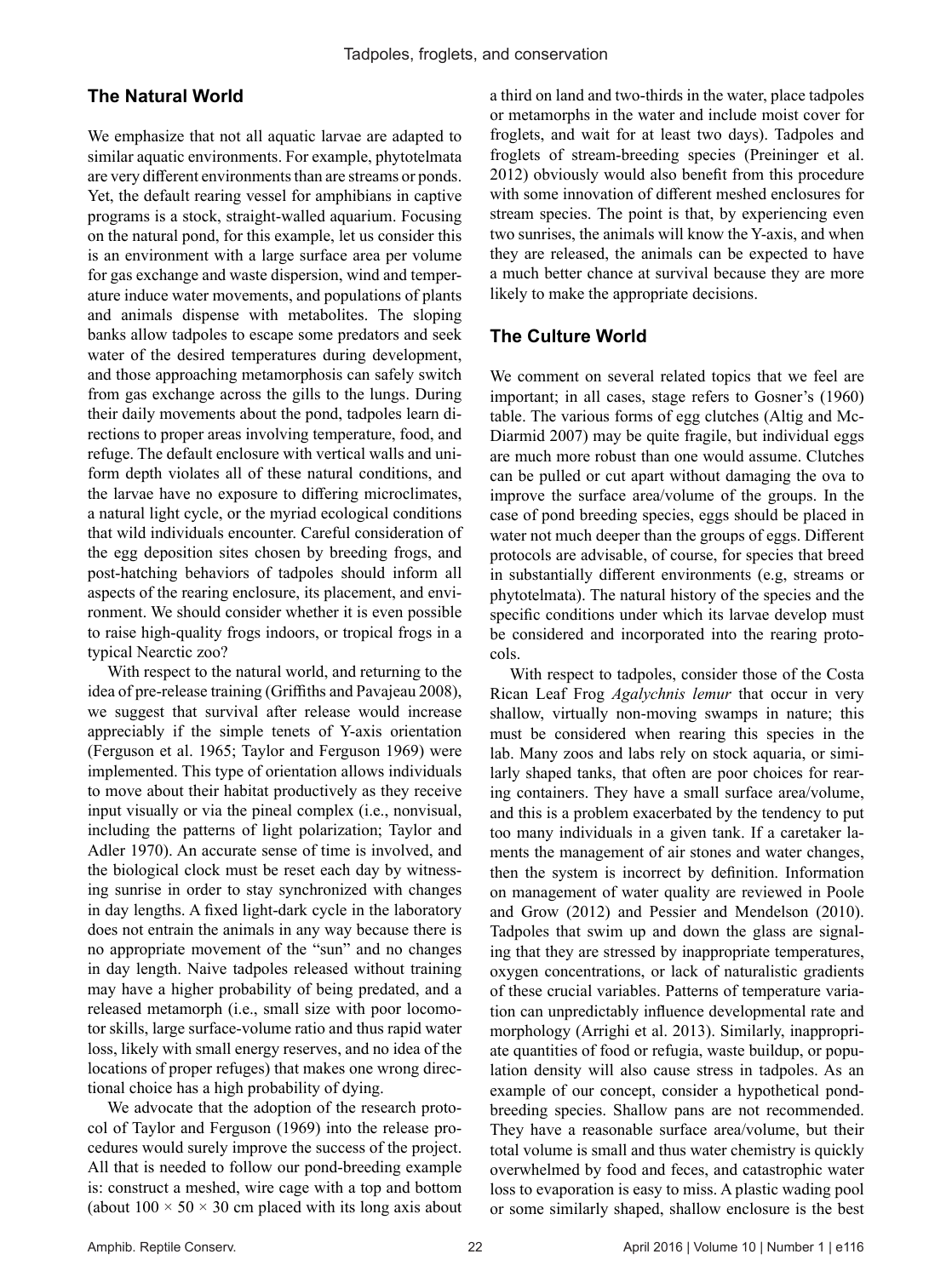because of the large surface area/volume. Aeration is not needed and water changes will only be necessary 1–2 times during the rearing of a batch of 300 tadpoles in a 143-cm diameter pool. Water depth in these pools does not need to exceed 6–8 cm and usually 4 cm is sufficient for most pond-breeding species; it is the surface area that is important because deeper water does not increase the usable space for more tadpoles. Flow-through systems decrease the manual work involved but are probably the worst at providing the animals the chance to acquire the proper intestinal bacteria.

We contend that the fear of the chytrid fungus, other pathogens, and caretakers' zeal for cleanliness has stimulated keepers to create overly clean environments, and this action deprives the tadpoles of acquiring intestinal symbiosis (Pryor and Bjorndal 2005a,b). Coprophagy, especially after the material has developed large populations of microbes and protozoan, is a viable feeding tactic of tadpoles (Steinwascher 1978). Careful management of diseases in captivity is based more on commonsense husbandry protocols, rather than absolute sterilization (Pessier and Mendelson 2010). Proper work-flow regimes, dedicated equipment, and vigilant monitoring of water quality are recommended over routine waterchanges (in the absence of measurements to validate such) and bleaching of tanks and substrates.

Tadpoles and metamorphs have been fed many different foods (e.g., Modzelewski and Culley 1974; Claussen and Layne 1983; Jörgensen 1989; Pryor 2003; Hailey et al. 2007; Pramuk and Gagliardo 2008; and many others), but decisions and choices of foods do not appear to be based on data derived specifically from developmental performances, size, or energetic reserves present at metamorphosis. Amphibians sequester most of their body fat in the fat bodies attached to the anterior ends of the kidneys. Assessing the size of the fat body (i.e., dissection of a few specimens, or perhaps development of techniques using sonography or electrical conductivity; Walsberg 1988) of individuals raised on different diets would be a valuable endeavor. Part of the problem is that caretakers are just starting to distinguish between the consummatory and digestive diets of tadpole, with the real distinction being between what tadpoles ingest versus what they digest (Altig et al. 2007; Schiesari et al. 2009; Whiles et al. 2009). How oral structures influence feeding performances (e.g., Venesky et al. 2010a,b) also remains to be determined. The main point is that tadpoles swallow large quantities of the products of primary productivity (e.g., plants or algae), but when one considers periphyton, it is likely that these plants or algae may not represent the primary energetic intake (Altig et al. 2007). For example, one might consider adding a bit of clay soil to the rearing containers (Hailey et al. 2007; Akers et al. 2008). Adding supplements of natural foods, such as wild-collected aquatic plants or algae, is a viable idea, but one can inadvertently add vicious predators as well as potential pathogens and parasites. Algae can be allowed

to develop in tanks, and there are protocols for cleaning plant materials before introduction to tanks (Pessier and Mendelson 2010); in either case, the important periphyton will develop. Tetramin® fish foods (TetraWerke, Melle, Germany), which contain considerable amounts of animal-based material, and powdered rabbit pellets have been used successfully by the authors, but there are no data on actual developmental performances. There are now many recipes for tadpole diets applied to a number of different programs for ranids (Abrahamse and Hayes 2009) and other taxa. These kinds of feed promote rapid production of microorganisms which likely serve as the primary food source for tadpoles. The point to keep in mind is that the knowledge-base for tadpole diets in the wild and nutritional needs is poor and far from taxonomically complete. Basic research in the form of controlled studies is necessary for virtually all species.

If the program is designed to release post-metamorphic individuals and rearing conditions have been suitable, then the majority of tadpoles will reach metamorphic stages 41–42 (i.e., eruption of front legs) at nearly the same time (Wells 2007). If a large proportion (e.g., 75–90 %) of the tadpoles do not metamorphose over a short period of time, then one may assume an excessive population density or some other factor has impeded normal growth. Metamorphs should be held until tail resorption is complete because tailed individuals have reduced locomotor abilities. If post-metamorphic frogs are to be maintained in captivity, then abundant and diverse small prey must be available. A single-species diet of fruit flies alone does not match the diversity of nutrients available to free-ranging froglets.

#### **Release of Reared Individuals**

After considering the release options outlined above, the release of tadpoles and froglets should be coordinated with when metamorphosis of the target species occurs at the release locality. This detail will increase the chances of there being proper weather conditions and sufficient food available, and one might consider verifying the local prey base (Goldstein 2007). Iterative assessments, via monitoring, and appropriate modifications of the release environment may be required. In the real context of the interactions of biotic and abiotic conditions, local populations increase and decrease through time. Populations in "good localities" (sources) persist for long periods, and populations in sites of some unknown lesser conditions (sinks) appear and disappear abruptly on short time scales. If a population did not succeed at the target site under the natural conditions, one should question the logic of a restoration attempt at that site; at least we should understand the reasons for its original failure. Also, the concept of source-versus-sink populations presents a difficult decision if one wishes to establish a population at an entirely new site (e.g., Pellitteri-Rosa et al. 2008; Mc-Murry et al. 2009; Ruiz et al. 2010). In any case, popu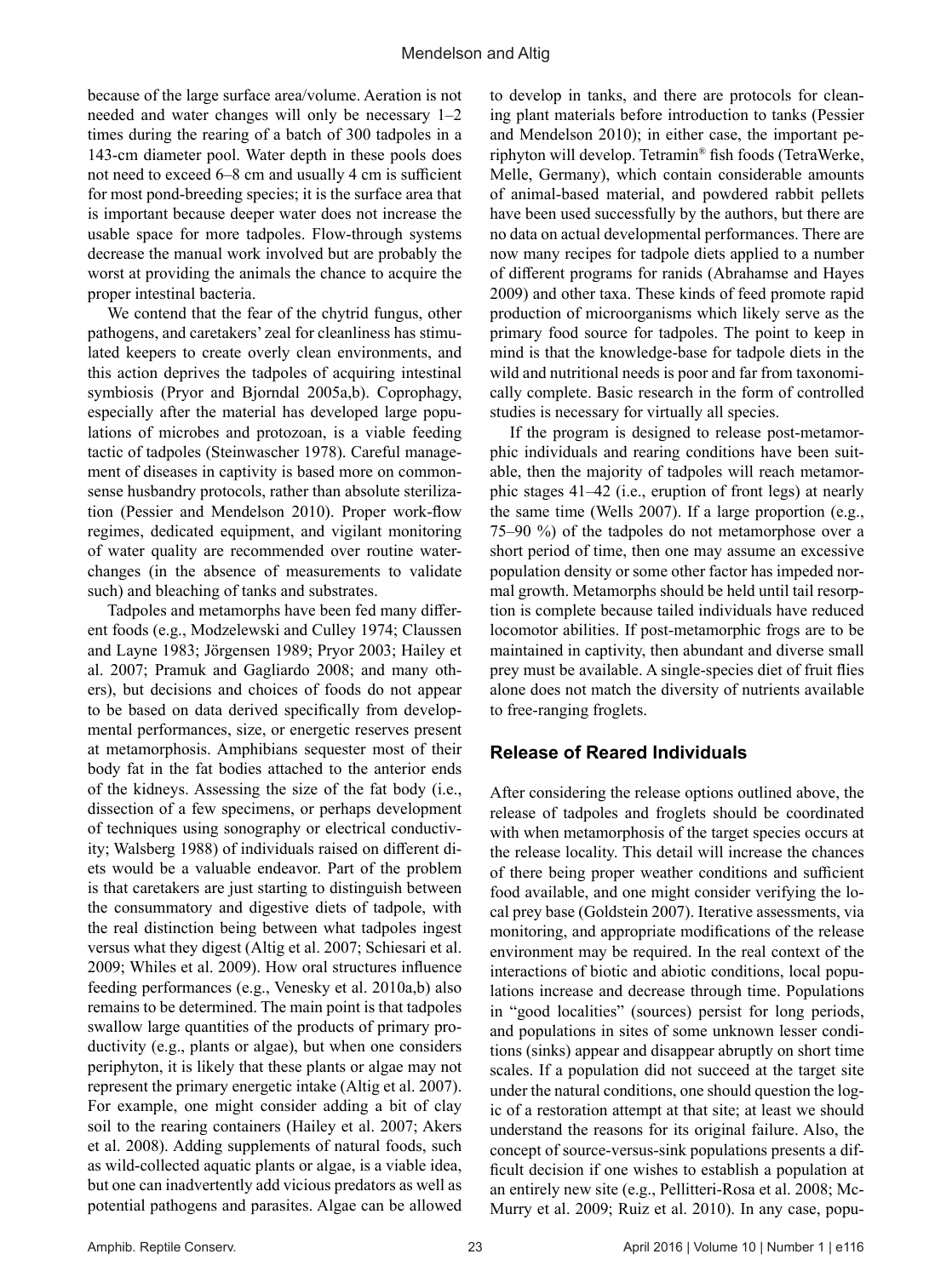lations at sink-sites may sometimes represent important, if ephemeral, connectivity across the meta-population landscape. It is quite unlikely that any two adjacent pools present the same conditions, and in such a case, one must set aside human notions and conveniences, know the biology of the target species very well, evaluate the new site in detail, and diversify as much as is feasible with the number of individuals available. Various factors that change as a site undergoes succession can also change the likelihood of a given site being a viable site for reintroduction. Also, released individuals likely perform differently relative to other local taxa (Tingley et al. 2011).

Although there can be repercussions in doing so, one might consider reducing the chance of predation. Snakes can decimate tadpoles and froglets, but predatory fishes usually are not a problem in ephemeral sites, streams, or other types of sites where many frogs breed. Examples of the types of things to be considered for pond sites include comparisons of sites with no aquatic vegetation or short, sparse vegetation; stands of tall vegetation (e.g., especially cattails), zones covered by water lilies, and dense stands of emergent vegetation are not acceptable. These vegetation structures provide excessive organic debris that can reduce oxygen concentrations and excessive shade that inhibits proper periphyton growth. Dense stands of filamentous algae and algal mats are not acceptable because these populations reduce the oxygen concentration and some of these organisms are toxic. All manners of emergent, submergent, and floating vegetation must be considered with direct respect to the anticipated micro-habitat use of the released species.

One should also consider the qualities of adjacent terrestrial areas. High densities of froglets can occur at release sites, so additional refuges ought to be provided if one suspects that refugia could possibly be a limited resource. Artificial refugia made from PVC pipe (narrow gauge; cap on the bottom and a T-cap at the top; small drain hole about two cm from bottom to avoid filling with water; painted black) placed upright in the local environment will be used by post-metamorphic treefrogs (RA, unpubl. data). Pushing a rod into soft soil at a low angle and removing it leaves preliminary burrows for toads and ranid frogs, and pieces of PVC pipe laid on the ground and covered with soil to avoid overheating provides similar burrows. At the same time, this technique is subject to invasion by introduced fire ants (*Solenopsis invicta*) in southeastern North America; the ants use the tubes to help establish a mound and consume any froglets that may enter. Untreated wooden cover boards also can be quite useful as retreats if there is enough local moisture.

As an alternative to rearing tadpoles in pools in the laboratory, and the various concerns raised here above, it may be preferable to simply transfer eggs to the new site. Breaking a clutch into smaller pieces to enhance aeration would be prudent because the eggs likely are not placed in the same manner (e.g., attached to a twig off

the bottom) as was done by the ovipositing frogs. Protection from egg predators (e.g., mesh enclosures) would be advisable. Egg transfers between already inhabited sites can facilitate genetic connectivity between sites, if that is what the management plan recommends. The program should not reduce genetic diversity. Reintroduction to a new or extirpated site may need multiple releases, not only for establishment, but for genetic management (e.g., if only  $F_1$ 's from captive adults were released, and there is no connectivity to other populations, there would be inbreeding depression, genetic drift, etc.). Long-term genetic maintenance should be considered when deciding where and how often animals are released.

#### **Conclusions**

The study of amphibian declines is difficult, and the search for solutions is frustrating (e.g., Beilby et al. 2009). When release programs either succeed or fail, we often are never sure of the reasons why in either case, and volumes of anecdotal information are produced. Knowledge of the genetic diversity of the populations that are released (e.g., Charmantier and Garant 2005) is crucial, and throughout our rearing attempts, we must be certain that caretakers are not perpetuating any initial problems (e.g., Walker et al. 2008). We understand that some of the points we have raised may violate restrictions of funds, personnel, facilities, and time. But, we suggest that the bar should be raised at every available chance. If implemented at the design-phase of a conservation project, our recommendations require fewer resources than traditional programs so long as the crucial component of long-term post-release monitoring is equivalent. More field data on the biology of the species involved are needed, and many of the practical or financial limitations can be overcome by rather minor changes in techniques based on better knowledge of species biology. No protocol will ever approach total success, especially when details of why the targets met their demise in the first place. Some researchers who have made multiyear releases of head-started frogs at a site, but have not yet started routine monitoring seem uninformed. Perhaps the biggest idea in this discussion is that it must be remembered that imposing nonnatural conditions (Gawor et al. 2012) on tadpoles and froglets by the seemingly simple act of culturing these organisms (Denver and Middlemis-Maher 2010) should underscore all aspects of the design and evaluation of a conservation program. The quality of the released individuals, the release protocol, and post-release monitoring are the most important factors to reconsider in any amphibian reintroduction or relocation program.

*Acknowledgments.*—Ray Semlitsch and Lisa Wallace of Mississippi State University gratefully provided pertinent information, and helpful comments on early drafts were provided by Brian Kubicki, Robert Hill, Jennifer Pramuk, Michelle Christman, Steven Whitfield, and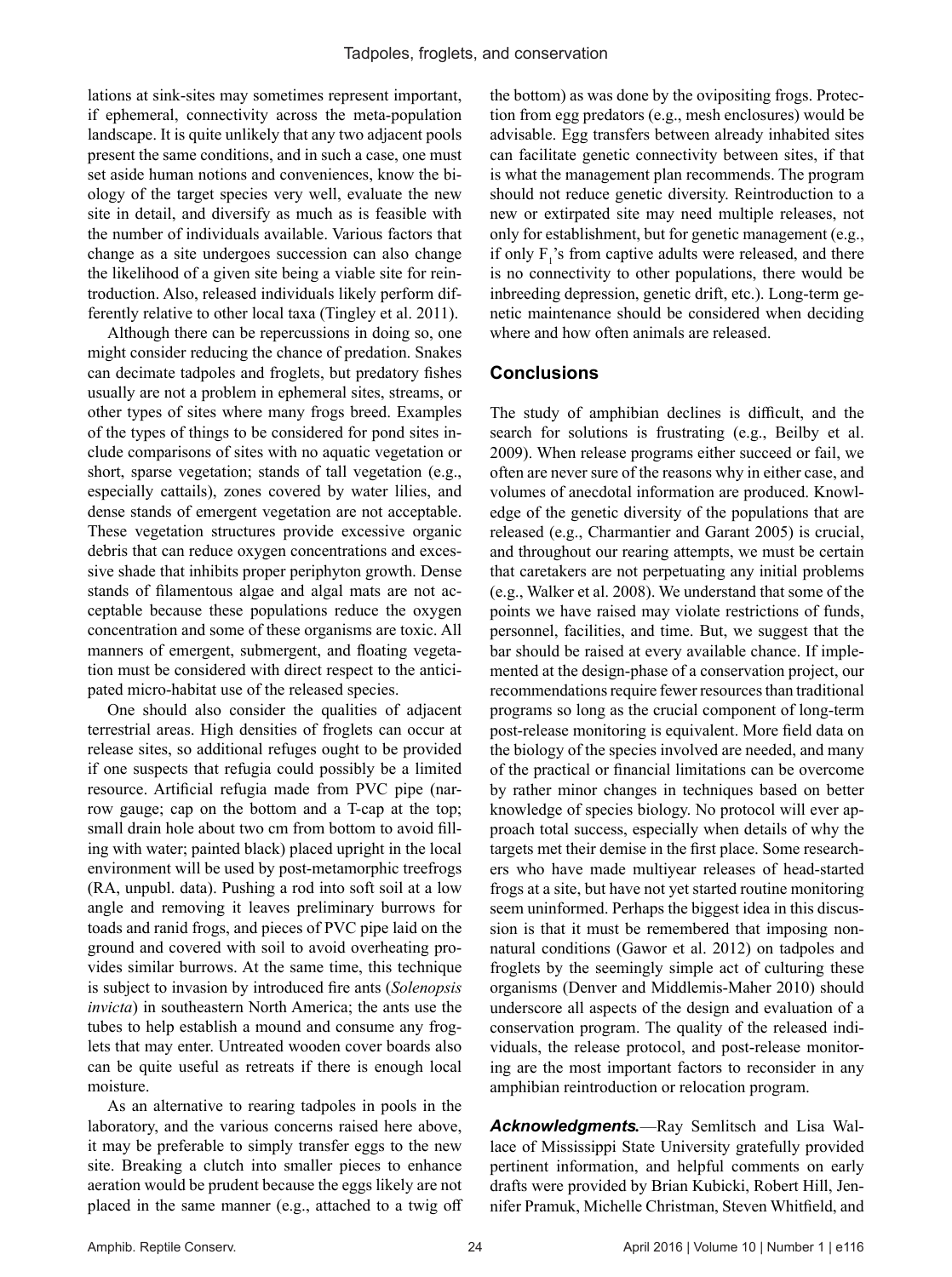Henry Mushinsky. Ron Gagliardo contributed substantially to the original manuscript.

## **Literature Cited**

- Abrahamse A, Hayes MP. 2009. Oregon Spotted Frog (*Rana pretiosa*) captive rearing protocol. Report prepared by Northwest Trek Wildlife Park and The Oregon Spotted Frog Rearing Subgroup V. 1.4.
- Akers EC, Taylor CM, Altig R. 2008. Effects of clay-associated organic material on the growth of *Hyla chrysoscelis* tadpoles. *Journal of Herpetology* 42: 408–410.
- Alford RA. 1986. Effects of parentage on competitive ability and vulnerability to predation in *Hyla chrysoscelis* tadpoles. *Oecologia* 68: 199–204.
- Altig R, McDiarmid RW. 2007. Diversity, morphology, and evolution of egg and clutch structure in amphibians. *Herpetological Monographs* 21: 1–32.
- Altig R, Whiles MR, Taylor CL. 2007. What do tadpoles really eat? Assessing the trophic status of an understudied and imperiled group of consumers in freshwater habitats. *Freshwater Biology* 52: 386–395.
- Araki H,Cooper B, Blouin MS. 2007. Genetic effects of captive breeding cause a rapid, cumulative fitness decline in the wild. *Science* 318: 100–103.
- Arrighi JM, Lencer ES, Jukar A, Park D, Phillips PC, Kaplan RH. 2013. Daily temperature fluctuations unpredictably influence developmental rate and morphology at a critical early larval stage in a frog. *BMC Ecology* 13: 18. doi: 10.1186/1472-6785-13-18.
- Beilby J, Cooper N, Cunningham AA, Garner TWJ, Purvis A. 2009. Predicting susceptibility to future declines in the world's frogs. *Conservation Letters* 1: 82–90.
- Blouin MS. 1991. Proximate developmental causes of limb length variation between *Hyla cinerea* and *Hyla gratiosa* (Anura: Hylidae). *Journal of Morphology* 209: 305–310.
- Burns JC, Saravanan A, Helen-Rodd F. 2009. Rearing environment affects the brain size of guppies: Labreared guppies have smaller brains than wild-caught guppies. *Ethology* 115: 122–133.
- Charmantier A, Garant D. 2005. Environmental quality and evolutionary potential: Lessons from wild populations. *Proceedings of the Royal Society* 272B: 1,415–1,425.
- Claussen DL, Layne Jr. JR. 1983. Growth and survival of juvenile toads, *Bufo woodhousei*, maintained on four different diets. *Journal of Herpetology* 17: 107–112.
- Christie MR, Marine ML, French RA, Blouin MS. 2012. Genetic adaptation to captivity can occur in a single generation. *Proceedings of the National Academy of Sciences of the United States of America* 109: 238– 243.
- Cummins KW, Wuycheck JC. 1971. Caloric equivalents for investigations in ecological genetics. *Mitteillung Internationale Vereinigung Theoretische Angewandte*

*Limnologie* 18: 1–158.

- Davis AK. 2012. Investigating the optimal rearing strategy for *Ambystoma* salamanders using a hematological stress index. *Herpetological Conservation and Biology* 7: 95–100.
- Davis AK, Maerz JC. 2011. Assessing stress levels of captive-reared amphibians with hematological data: Implications for conservation initiatives. *Journal of Herpetology* 54: 40–44.
- Denver RJ, Middlemis-Maher J. 2010. Lessons from evolution: Developmental plasticity in vertebrates with complex life cycles. *Journal of Developmental Origins of Health and Disease* 1(05): 282–291. doi: http://dx.doi.org/10.1017/S2040174410000279
- Ferguson DE, Landreth HF, Turnipseed MR. 1965. Astronomical orientation of the southern cricket frog, *Acris gryllus*. *Copeia* 1965: 58–66.
- Fraser LD. 2008. Distribution characteristics of the eggs, tadpoles, and metamorphs of the Northern Leopard Frog (*Rana pipiens*) and their relation to conservation strategies. M.S. Thesis, University of Calgary, Alberta, Canada. 223 p.
- Frost PC, Ebert D, Larson JH, Marcus MA, Wagner ND, Zalewski A. 2010. Transgenerational effects of poor elemental food quality on *Daphnia magna*. *Oecologia* 162: 865–872.
- Gagliano M, McCormick MI. 2009. Hormonally mediated maternal effects shape offspring survival potential in stressful environments. *Oecologia* 160: 657–665.
- Gawor A, Rauhaus A, Karbe D, Van Der Straeten K, Lötters S, Ziegler T. 2012. Is there a chance for conservation breeding? *Ex situ* management, reproduction, and early life stages of the harlequin frog *Atelopus flavescens* Dumeríl & Bibron, 1841 (Amphibia: Anura: Bufonidae). *Amphibian & Reptile Conservation*  5: 29–44.
- Gervasi SG, Foufopoulos J. 2008. Costs of plasticity: responses to desiccation decrease post-metamorphic immune function in a pond-breeding amphibian. *Functional Ecology* 22: 100–108.
- Goldstein JA. 2007. The effect of temperature on development and behavior of Relict Leopard Frog tadpoles (*Rana onca*). M.S. Thesis, University of Nevada, Las Vegas, Nevada, USA. 56 p.
- Gosner KL. 1960. A simplified table for staging anuran embryos and larvae with notes on identification. *Herpetologica* 16: 183–190.
- Gramapurohit NP, Veeranagoudar DK, Shanbhag BA, Saidapur SK. 2004. Relative influences of kinship and density on metamorphic traits of *Tomopterna breviceps*. *Journal of Herpetology* 38: 594–599.
- Greenberg CH, Tanner GW. 2005. Spatial and temporal ecology of eastern spadefoot toads on a Florida landscape. *Herpetologica* 61: 20–28.
- Griffiths RA, Pavajeau L. 2008. Captive breeding, reintroduction, and the conservation of amphibians. *Conservation Biology* 22: 852–861.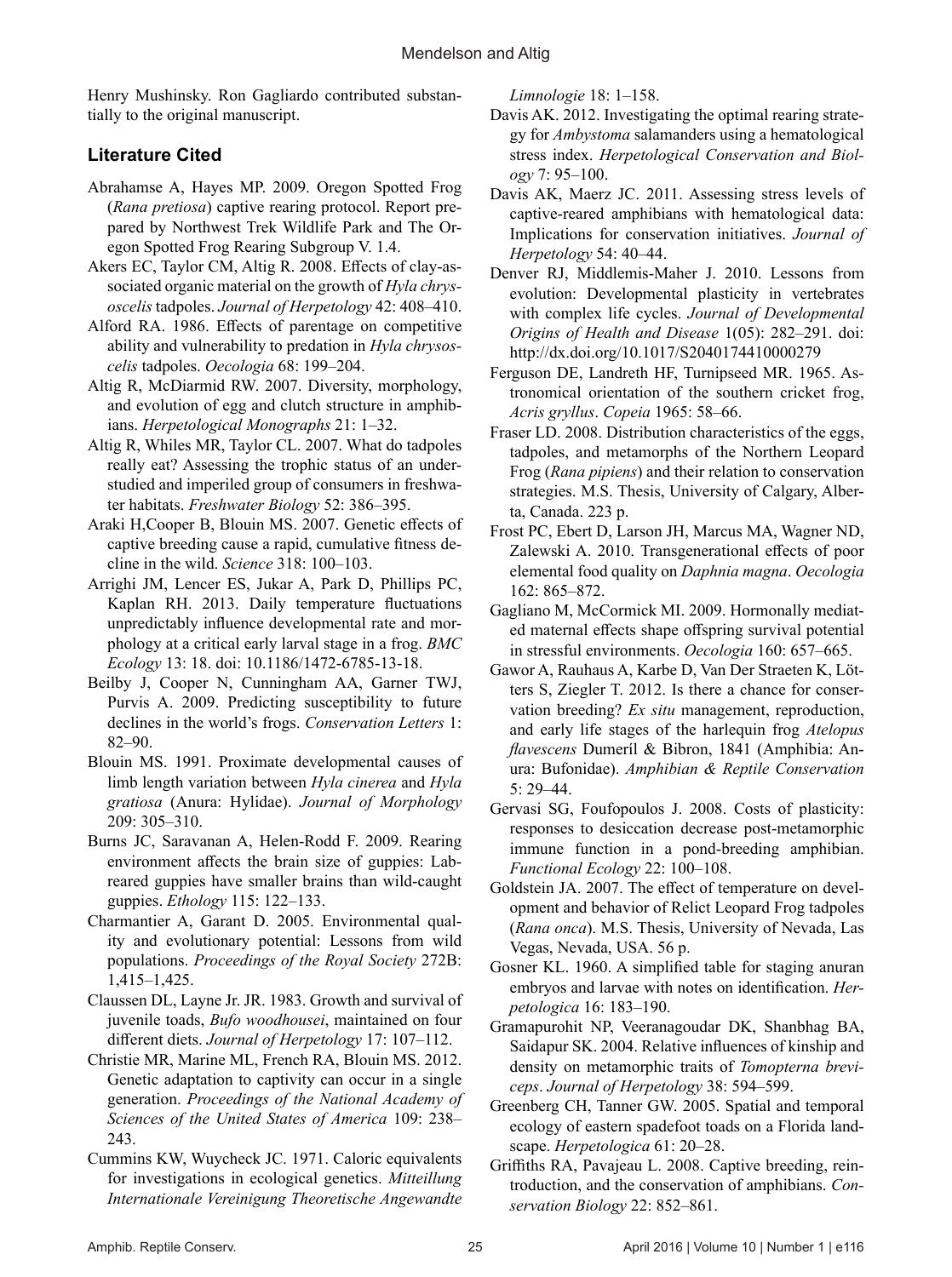- Hailey A, Sookoo N, Hernandez E, Ramoo D. 2007. The influence of density and ration level on cultured *Physalaemus pustulosus* tadpoles, and the mitigation of a crowding effect by soil substrate. *Applied Herpetology* 4: 261–277.
- Herreid II CF, Kinney S. 1966. Survival of Alaskan woodfrog (*Rana sylvatica*) larvae. *Ecology* 47: 1,039– 1,041.
- Jörgensen CB. 1989. Pattern of growth and fattening in young toads, *Bufo bufo*, fed mealworms: Effects of growth hormone and feeding regimen. *Copeia* 1989: 124–128.
- Licht LE. 1974. Survival of embryos, tadpoles, and adults of *Rana aurora* and *Rana pretiosa* sympatric in southwestern British Columbia. *Canadian Journal of Zoology* 52: 613–627.
- Mattioli F, Gili C, Andreone F. 2006. Economics of captive breeding applied to the conservation of selected amphibian and reptile species from Madagascar. *Natura Milano* 95: 67–80.
- Mazur T. 1968. Costs of maintenance in *Rana arvalis* Nilss. at different ambient temperatures. *Ekologia Polska* 16A: 699–704.
- McGregor RG, Zippel KC. 2008. Can zoos and aquariums ensure the survival of amphibians in the 21st century? *International Zoo Yearbook* 42: 1–6.
- McMurry ST, Smith LM, Dupler KD, Guitierrez MB. 2009. Influence of land use on body size and splenic cellularity in wetland breeding *Spea* spp. *Journal of Herpetology* 43: 421–430.
- Melvin SD, Houlahan JE. 2012. Tadpole mortality varies across experimental venues: Do laboratory populations predict responses in nature? *Oecologia* 169: 861–868.
- Modzelewski EH, Culley Jr. DD. 1974. Growth responses of the bullfrog, *Rana catesbeiana* fed various live foods. *Herpetologica* 30: 396–405.
- Morrison C, Hero J-M. 2003. Geographic variation in life-history characteristics of amphibians: A review. *Journal of Animal Ecology* 72: 270–279.
- Nye HLD, Cameron JA. 2005. Strategies to reduce variation in *Xenopus* regeneration studies. *Developmental Dynamics* 234: 151–158.
- Pellitteri-Rosa D, Gentilli A, Sacchi R, Scali S, Pupin F, Razzetti E, Bernini F, Fasola M. 2008. Factors affecting repatriation success of the endangered Italian Agile Frog (*Rana latastei*). *Amphibia-Reptilia* 29: 235–244.
- Pessier AP, Mendelson III Jr (Editors). 2010. *A Manual for Control of Infectious Diseases in Amphibian Survival Assurance Colonies and Reintroduction Programs*. IUCN/SSC Conservation Breeding Specialist Group: Apple Valley, Minnesota, USA. 229 p.

Poole VA, Grow S (Editors). 2012. *Amphibian Husbandry Resource Guide, Edition 2.0*. Association of Zoos and Aquariums, Silver Spring, Maryland, USA. 238 p. Pramuk JB, Gagliardo R. 2008. General amphibian husbandry. Pp. 4–52 In: *Amphibian Husbandry Resource Guide, Edition 1.0*. Editors, Poole VA, Grow S. Association of Zoos and Aquariums, Silver Springs, Maryland, USA. 86 p.

- Preininger D, Weissenbacher A, Wampula T, Hödl W. 2012. The conservation breeding of two foot-flagging frog species from Borneo, *Staurois parvus* and *Staurois guttatus*. *Amphibian & Reptile Conservation* 5: 45–56.
- Pryor GS. 2003. Growth rates and digestive abilities of bullfrog tadpoles (*Rana catesbeiana*) fed algal diets. *Journal of Herpetology* 37: 560–566.
- Pryor GS, Bjorndal KA. 2005a. Effects of the nematode Gyrinicola batrachiensis on development, gut morphology, and fermentation in bullfrog tadpoles (*Rana catesbeiana*): A novel mutualism. *Journal of Experimental Zoology* 303A: 704–712.
- Pryor GS, Bjorndal KA. 2005b. Symbiotic fermentation, digesta passage, and gastrointestinal morphology in bullfrog tadpoles (*Rana catesbeiana*). *Physiological Biochemistry and Zoology* 78: 201–215.
- Relyea RA, Auld JR. 2005. Predator- and competitorinduced plasticity: How changes in foraging morphology affect phenotypic trade-offs. *Ecology* 86: 1,723– 1,729.
- Ruiz AM, Maerz JC, Davis AK, Keel MK, Ferreira AR, Conroy MJ, Morris LA, Fisk AT. 2010. Patterns of development and abnormalities among tadpoles in a constructed wetland receiving treated wastewater. *Environmental Science and Technology* 44: 4,862–4,868.
- Schiesari L, Werner EE, Kling GW. 2009. Carnivory and resource-based niche differentiation in anuran larvae: Implications for food web and experimental ecology. *Freshwater Biology* 54: 572–586.
- Scott DE, Casey ED, Donovan MF, Lynch TK. 2007. Amphibian lipid levels at metamorphosis correlate to post-metamorphic terrestrial survival. *Oecologia* 153: 521–532.
- Semlitsch RD, Scott DE, Pechmann JHK, Gibbons JW. 1996. *Structure and dynamics of an amphibian community: Evidence from a 16-year study of a natural pond.* Pp. 217–248 In: Editors, Cody ML, Smallwood JA. *Long-term Studies of Vertebrate Communities*. Academic Press, San Diego, California, USA. 597 p.
- Steinwascher K. 1978. The effect of coprophagy on the growth of *Rana catesbeiana* tadpoles. *Copeia* 1978: 130–134.
- Taylor DH, Adler K. 1970. Extraoptic celestial orientation in the Southern Cricket Frog *Acris gryllus*. *Science* 168: 390–392.
- Taylor DH, Ferguson DE. 1969. Solar cues and shoreline learning in the southern cricket frog, *Acris gryllus*. *Herpetologica* 25: 147–149.
- Tingley R, Phillips BL, Shine R. 2011. Establishment success of introduced amphibians increases in the presence of congeneric species. *American Naturalist*  177: 382–388.